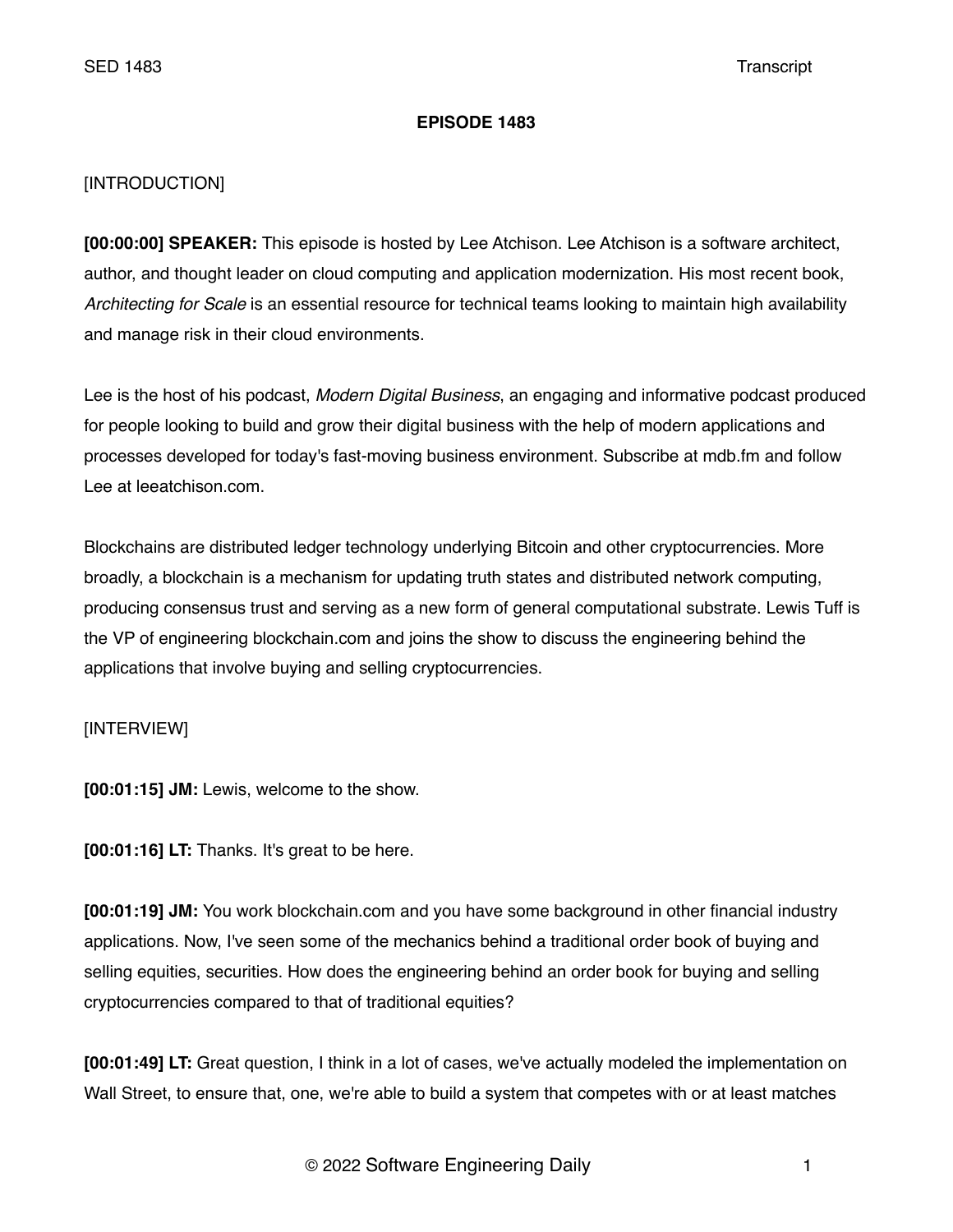warship annotation, and two, can reach to kind of scale throughput latencies that have been achieved over kind of many decades of iterative work.

So, in terms of how you model cryptocurrencies, we basically looked at it and treated it like any other asset. On the back end, in our matching engine, we're able to model kind of an arbitrary contract with any kind of defined parameters and that could be a civic token asset. That could be some derivative, sounds like we support right now, but potentially, in the future. And the matching really is been focused and built around being extremely fast execution, extremely high throughput and scale, and product agnostic for the most part. So, all the complexity and lifecycle and state on the product specifics, in this case, kind of tokens, assets, derivatives, or any other permutation is all built outside of that. So, we really kind of take a first principles approach, and keep each component of the system as tightly constrained as possible, and that realized you to scale and grow and continue to evolve the platform effectively.

**[00:03:17] JM:** Can you walk me through the lifecycle of a trade being executed?

**[00:03:22] LT:** Yeah, of course. So, we have a few different entry points into our active trading venue, or blockchain.com exchange. First one is interactive trading, going through the UI, and so that's backed by a combination of both WebSocket and REST API's. You can go through our public gateways. So, these are our REST or WebSocket API's directly, building trading bots, or some automated or systematic trading effort. The final way is actually going through codification. So, we offer codification for clients that wish to invest in that, and we have a binary gateway or a DMA gateway, that gives you direct access into the matching engine. And that's using a schema known as Fix, which is kind of the industry standard.

In the space, analyze for both traditional and new clients to connect through a common interface, and so in terms of the lifecycle, what happens is that a client connecting through one of these gateways will construct a new order, and if you're doing that for API, you're obviously construction that, we have an open socket connection for the WebSocket. So, send the command down the WebSocket channel, which is a new order single, which is parameterized with the market you wish to trade. So, the pair of assets was trade, how much you wish to buy ourselves, the direction and the amount, and that then goes through the gateway, which does initial kind of status check and validation, that the command is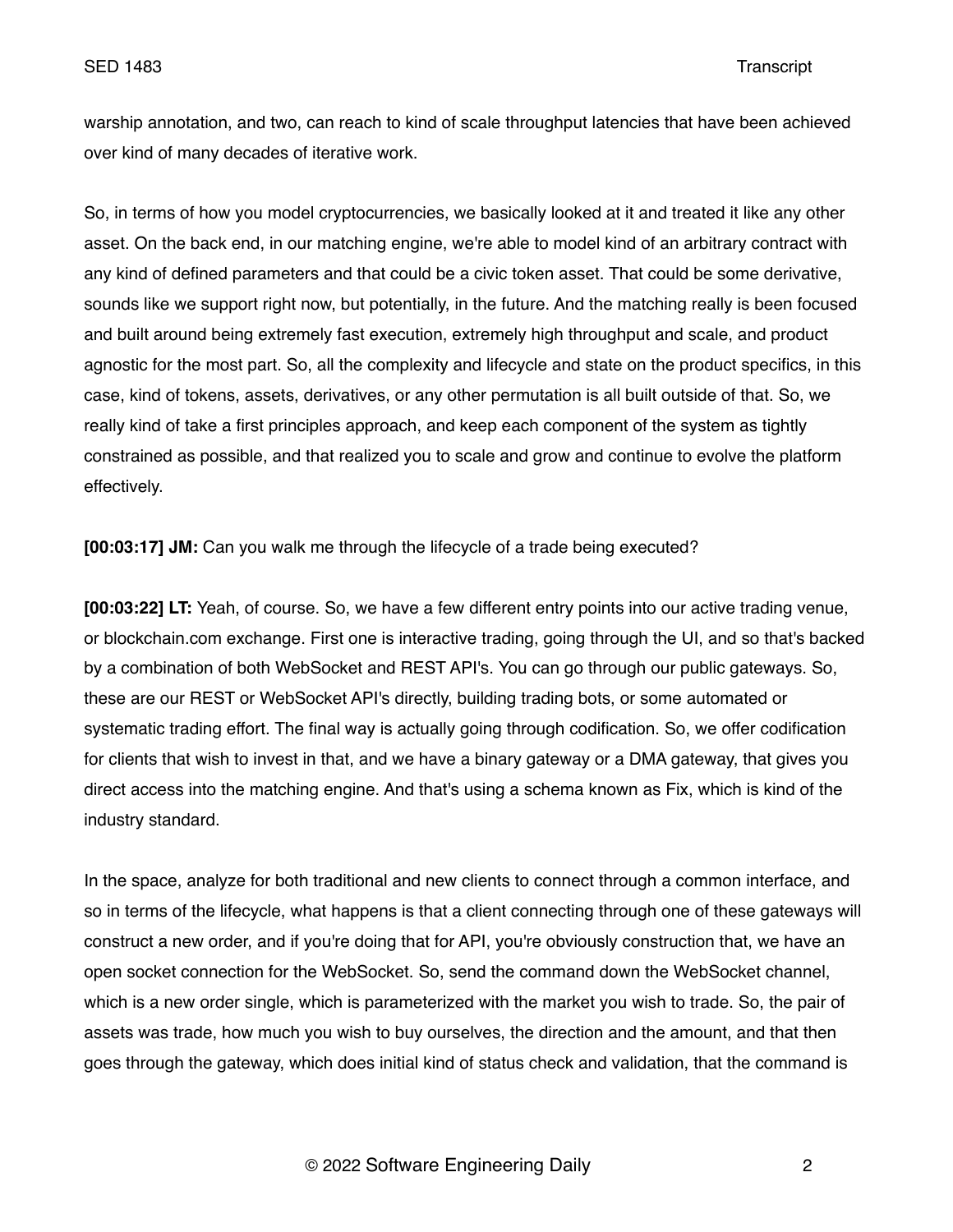as expected matches the schema parameters aren't at a range, et cetera, and then hits a risk engine. And the risk engine component is responsible for all the accounting.

So, making sure that you have sufficient balances in a token you're wishing to trade. If it takes, say, the Bitcoin USD market, if you're trying to buy bitcoin and sell dollars, please make sure you actually have the sufficient dollars available on your account to be able to then buy the Bitcoin that you've specified. So, risk hedging does those sync checks and the kind of the accounting and does some final validation on the message schema and structure, and it can do an immediate reject then, if balances are insufficient, or there's some other issue with the parameters of the event. If everything passes through, it will then be sent into the matching engine. And then at that point, depending on the order type, if it's a market order, it will just sweep the current order book. So, we'll look at each the price levels and the amounts and try to match off immediately the amount you wish to buy. And it was a resting order, I set our limit price, it will then sit in the book until that order is crossed, i.e. an opposing order comes in.

So, in this case, a sell for Bitcoin and \$5 that will then get matched off within the match engine itself. And then the matching engine will then send out an execution report, which is an event to confirm either the orders been placed or the trade has been executed, and that gets passed back through the stack. So, back to the risk engine to amend the in-memory accounting imbalances of the user, and then back to the gateway to publish this to the client, either the interface or a programmatic client. Does that make sense?

**[00:06:50] JM:** Absolutely. The lifecycle of that trade, what parts of it have to be serialized or atomized? Are there places where race conditions can create problematic circumstances?

**[00:07:07] LT:** Oh, 100%. So, if we're talking about, say to the public gateways or cloud infrastructure, so we have the REST and WebSocket gateways and the front end sitting in front of those, they are stateless, for the most part. There's some caching, but for the most part, are stateless services. So, that means we can horizontally scale them based on demand and client connections. As I mentioned, for every client, that client's republic gateway, they're going to have an open socket connection. And so, we need to make sure that we are load balancing those over an appropriate number of instances of that service. The service itself is stateless. We use kind of some shared distributed cache, for kind of live order updates and events, but nothing critical to accounting or balances. And then the components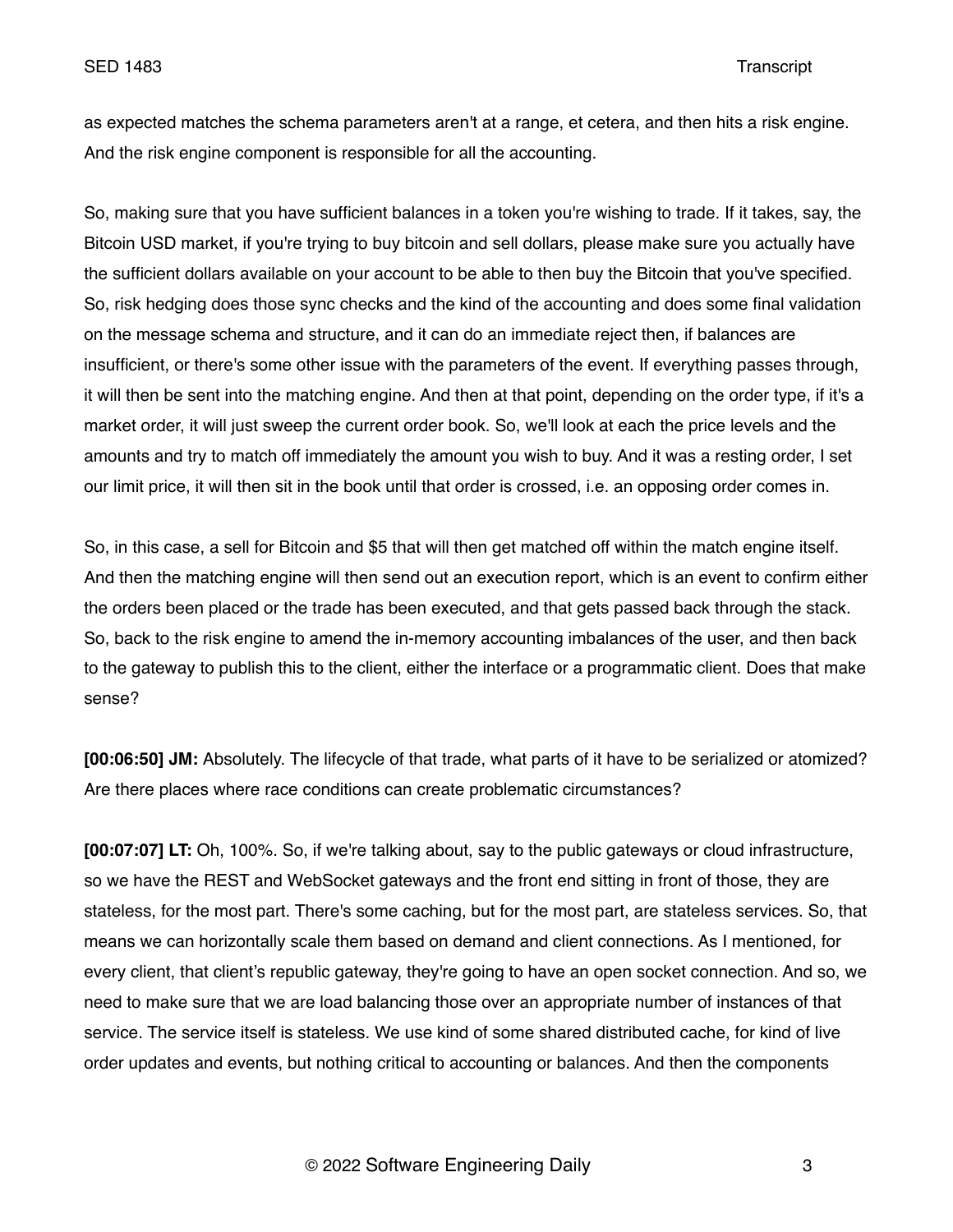behind the gateway, so the risk engine and matching engine are single threaded, and execute things like all of the commands and personal events sequentially.

Everything gets stamped with an identifier, the sequence number, and is processed in the order that is received. That's super important to ensure the synchronization of the overall platform and system, and as you say, to make sure we don't hit any kind of contention or threading issues that you would see in, say, a multi-threaded environment.

**[00:08:35] JM:** What do you use for distributed caching infrastructure?

**[00:08:38] LT:** So, on the public gateways, we are using Redis. There's a key value store for storing mainly informational data that can be used in the front end or pass back to clients connecting, because the public networks are non-deterministic, and not always the most reliable when it's outside of our control, right? So, we want to make sure that if a client temporarily disconnects for a few milliseconds, or in a few seconds, that when they reconnect, they've not lost all of their state, because maybe they didn't get a chance in the shoe molded events. Same on the front end, we offer mobile clients and browser-based clients for the exchange.

You can imagine, if you're in a car or moving around in the city, you're moving between masks, your connection is constantly going to be moving with it, and traversing that network in a slightly different way as the packets are being passed to our infrastructure. So, for us, yeah, we use Redis as that kind of caching layer for this informational metadata that helps with understanding where you are in terms of your open orders, any activity that happened during a disconnect, and a few other kind of key pieces.

**[00:09:49] JM:** I'd like to talk about wallets. Operating your own wallet is not a fun experience. But of course, it maximizes security. There's this tradeoff between security and ease of use for wallet design, and this is particularly acute for the exchanges, who have a lot of non-technical users. What's the ideal wallet design for this mix of technical and non-technical users?

**[00:10:21] LT:** That is a large question. So, I think, how to answer those in a few parts. One is that we do have a very diverse and broad user base, and there are extremely early adopters that have been with us on this journey over the last 10 years, and really understand the nuances and mechanics of what's going on, and are what you deem a kind of a power user. In that case, they want maximum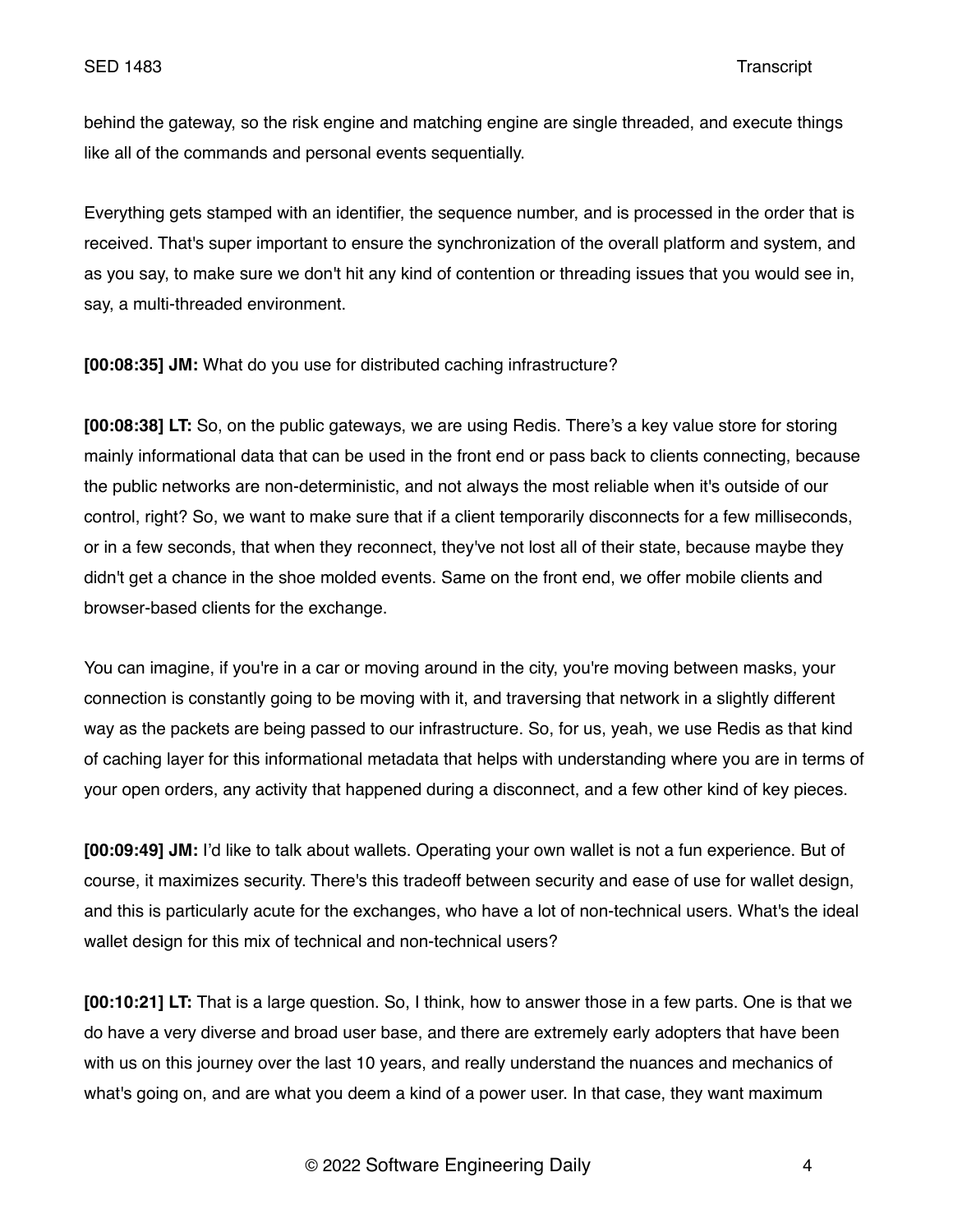transparency, maximum control, and visibility into the transactions are being instructed, how they're being broadcast on chain, and access to all of the different applications that are going to build on top of these protocols.

And then, as you mentioned, we have exchange users that maybe are coming to the crypto industry and domains the first time, and really what they want to do is just speculate and buy and sell. So, for those users, they're really looking for an interface that is familiar, and very much reflects what they're used to in terms of financial services that they use on daily basis. That really means I'm looking at brokerage accounts, traditional brokerage accounts, and he's looking at challenger banks, or your banking services apps, or other kind of light investment platforms. So, when we think about a wallet, that's kind of the broad spectrum, right? It's the self-sovereign individuals that want to manage and own their keys, and never deposit or send their funds to us or any third party. And then you have the group of innovators on the other side, who really just want to access some part of the ecosystem, or get some exposure in a very light touch unfamiliar way, and that's a fully custodial offering that we offer on the other side.

So, what you have to do there is be very intentional about the user, the persona of that user, what their behavior is, and expectations are, and what is the outcome they're trying to achieve. Instead of trying to kind of conflate all these different user profiles into one wallet context, in one app experience, what we're actually doing is delineating between, okay, what is your intention, and what is the outcome you want to achieve here? Do you just want to buy the underlying asset and then sell it at some point later, and you do not want to vote on a DAO or buy NFT, or access on decks or some other kind of crypto native experience? Okay, in that case, we can take you down as tater flow, or we recommend the custodial offering, and everything that you touch and see and feel from first, signup will be very familiar, because will simplify and abstract away the complexity. The beauty of that is that then later, you can introduce these new concepts piece by piece, right? Rather than overwhelming the user, the first time they come to your product.

That's our current strategy is like, we add a lot of products and features, and now we're really thinking about clearly defining these intent driven flows, to tailor the whole product experience end to end to a power user versus a completely new user in the space that wants to just understand what their friends have told them about recently, and dive a little bit deeper.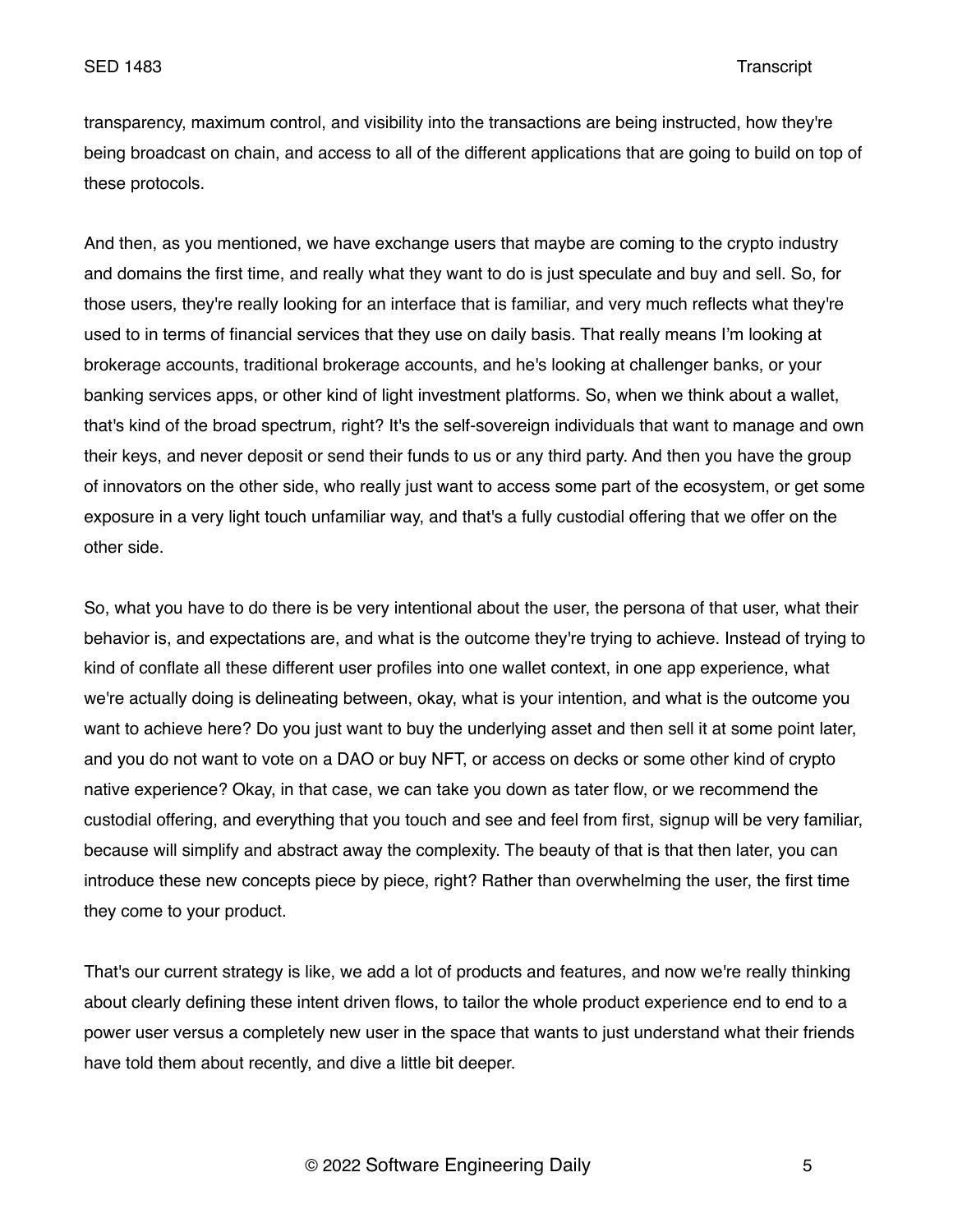**[00:13:36] JM:** Is there a lot of off the shelf wallet infrastructure that you can use? Or do you have to spend a lot of time rolling your own security systems for protecting wallets?

**[00:13:47] LT:** So, we are one of the largest non-custodial or defy wallets on the market. So, we have invested a decade or more of time and effort and energy to build out that infrastructure, and provide that abstraction on top of the underlying protocols to technology, and the security concerns and constraints. So, all of our wallets are open source across the mobile clients and the browser, and we built all that in house to answer your questions to succinctly. We've built out the noncustodial element, which is the path to self-custody, your assets, as well as the custodial element in our custody system in house from scratch.

**[00:14:30] JM:** Coming back to the trading. I wonder about risk of holding assets, because if you consider yourself a store where people can go and buy crypto, those assets can obviously fluctuate in value. The more you can match trades between people and just have arbitrage there, it's obviously more ideal, but you probably have to hold some crypto unless you buy crypto on the fly from other exchanges when an order comes in. Can you tell me about the mechanics of what crypto you hold, and just how you think about the risk of price fluctuations?

**[00:15:13] LT:** Yeah, I think, just one thing to clarify, first of all, before I ask the full question is like, we have two main consumer products for buying, selling, swapping and holding. One of them is the brokerage product that sits within the wallet context and app. One of them is the exchange, the active trading venue. The brokerage product really is your one-click checkout experience. So, these are for users where it's their first time entering a space, they don't necessarily have any kind of financial markets, knowledge or experience, they want to just get exposure to that underlying asset.

In that case, we are familiar on ramps, so with card, bank, and other aerators. You can buy with fiat and hold a crypto asset. And if you do that with us, yes, we will be holding and costing those crypto assets on your behalf until which time you wish to sell them, or withdraw them from your wallet. In that case, that sits in our custody system, which has gone through kind of security audits and reviews, and it's kind of multi-tiered, to ensure that only a very small percentage are ever available in our hot wallet, everything else is in cold storage or offline.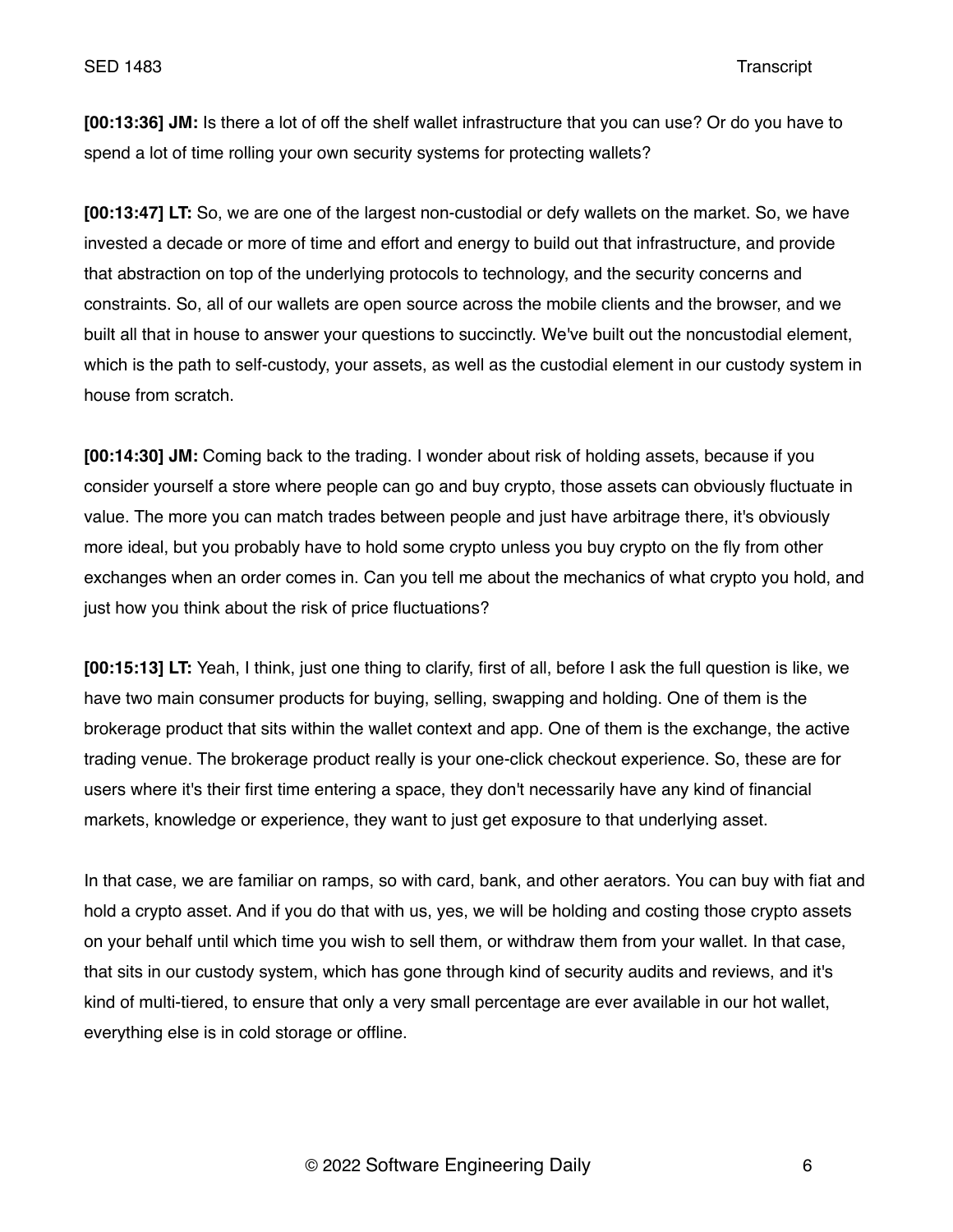SED 1483 Transcript

So, with that model, the user themselves are buying the exposure to a particular asset, and if that goes off, or goes down, that's on the user to decide when they wish to sell and how long they wish to hold. There's no kind of exposure or risk on the company. It's just on the market generally in terms of dynamics of how the asset performs. If you think about the exchange, in that case, we're not on the other side of any of these transactions. So, this is a two-sided marketplace where we're bringing together buyers and sellers of assets, and they are placing these resting orders, limit orders into the book, or placing market orders to immediately fulfill and we're never stepping in as a counterparty in the middle. The matching engine is fair, it's looking at press time priority of these orders coming in which were sequenced, and only if there is enough of the particular asset on the opposing side available, will it be matched off otherwise, the partial order remaining, or the full order if it wasn't matched off with any of the counter currency at that price, we just sit resting until which time there is an order that is suitable to be matched.

So, in that case, the exchange is a custody system where costing the assets, but again, there's no effects risk there to the company, or to the individual, right? They're just holding the assets that they deposited on the exchange initially. So, whether that's fiat or that's crypto, that's up to them. Again, it comes down to market dynamics rather than inherent effects risk in the system on either side of transaction. In the brokerage, the company is fulfilling the other side of the transaction and you're buying and selling from blockchain.com. On the exchange, you're actually buying and selling from our counterparties in the market, over uses of our exchange, and then maybe institutional and then maybe retail.

**[00:18:26] JM:** Are there any other places where the company is subject to price fluctuations or risks of dramatic market downturns, things like that?

**[00:18:38] LT:** Sure. We offer a very broad range of products on the institutional and on the consumer side, and we have a very successful lending business. There, you are both borrowing from clients as well as lending to clients. And there we have a team of individuals that are managing the credit risk and managing the lending book. So, there is very much going to be around focusing on the price of any assets any one time, what collateral has been used to service that loan, and then what are the margin requirements on a specific loan.

**[00:19:17] JM:** Can you tell me more about the engineering behind a lending business?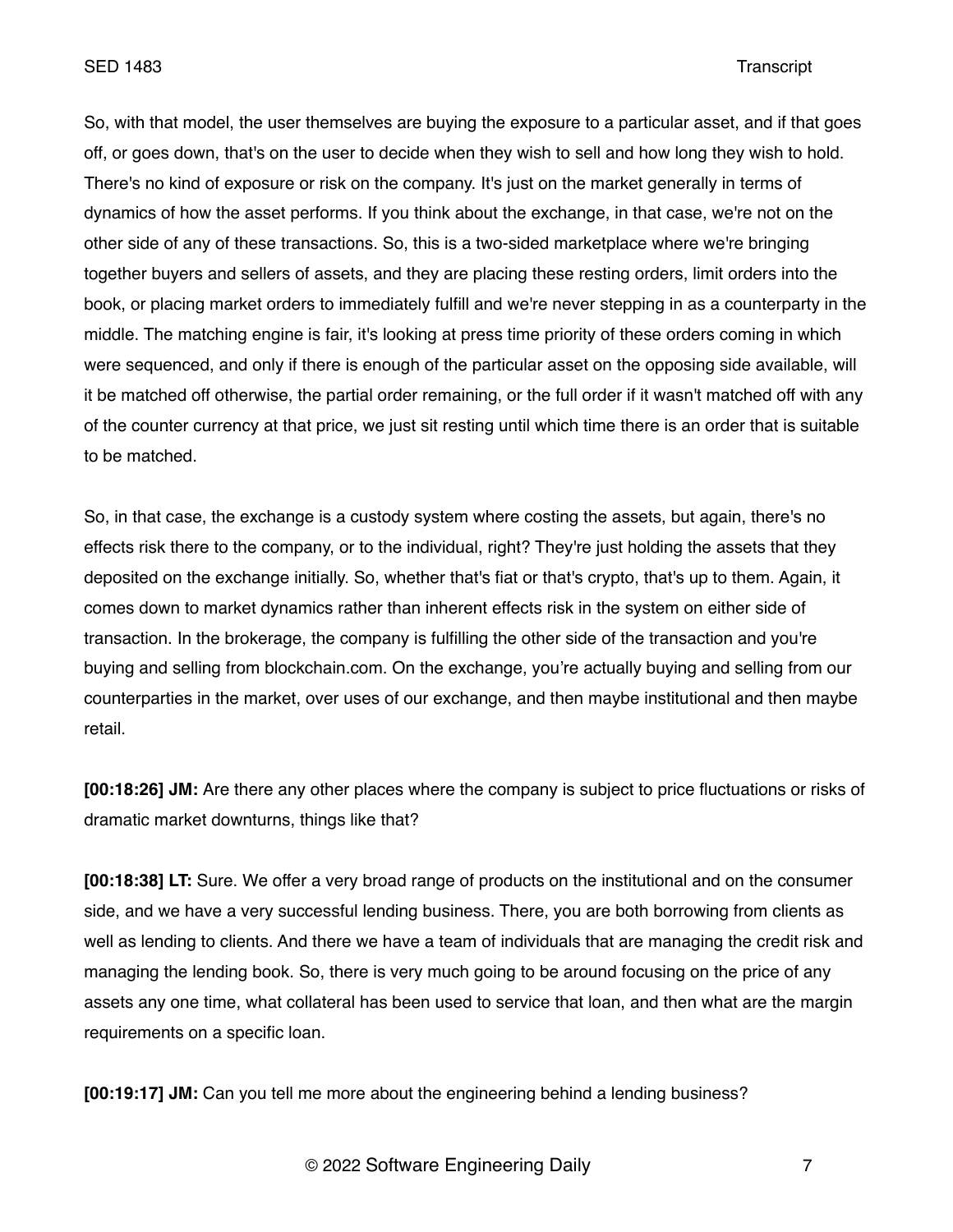**[00:19:20] LT:** Well, we have a rewards product in our wallet where users are able to deposit funds using the same platform. One of the things that we've built within blockchain.com's platform is to make sure that we're building the core layers that are product agnostic and offer maximum leverage across the entire stack. So, what I mean by that is like for every product or feature that's being developed, we're not building out redundant components. We have a single costing system that has been security audited and iterated on, and is now the core place for all custody assets across all of our different product lines, whether that's on the traditional side or on the retail side. Same with our ledger. Same with authentication, authorization. We've built out these kind of platform layers and we have teams focused on maintaining those and securing them.

On top of that, we're able to build out these different permutations of product experiences that we can then offer consumers and institutions. So, the rewards product takes advantage of using our costing system, using our ledger, using our payment rails, on and off ramps, it ties all those components together to build out his new product experience, or from a user's perspective, all they have to do is decide how much of their assets they want to deposit, and then we'll start generating return was posted assets, calculating that daily and paying that back week. Behind the scenes, those assets are then available to our lending desk, which are using any kind of borrowed assets to generate returns and we're passing that directly on to our consumers.

**[00:21:00] JM:** I think it's worth talking here about programming languages. We've talked about a variety of sensitive transactions involving lots of money. So, safety is a big concern here. I can see a lot of candidate languages for these different systems. Obviously, Java, so widely known for trading infrastructure. Go Lang. What's your language of choice for some of these financial execution platforms?

**[00:21:30] LT:** Yeah, great question. So, we have a wide variety of skill sets and engineers within a team. But the two most common platforms and stacks are based around C++, and around the JVM, so Java and Kotlin. And anything that's on kind of the critical path of trading, so placing or purchasing orders, updating kind of the accounting in the risk engine, or doing the matching is all built in C++, and that really then gives us the most control over the execution flow, as well as the underlying hardware to make sure we're kind of optimizing our execution path for the underlying architecture.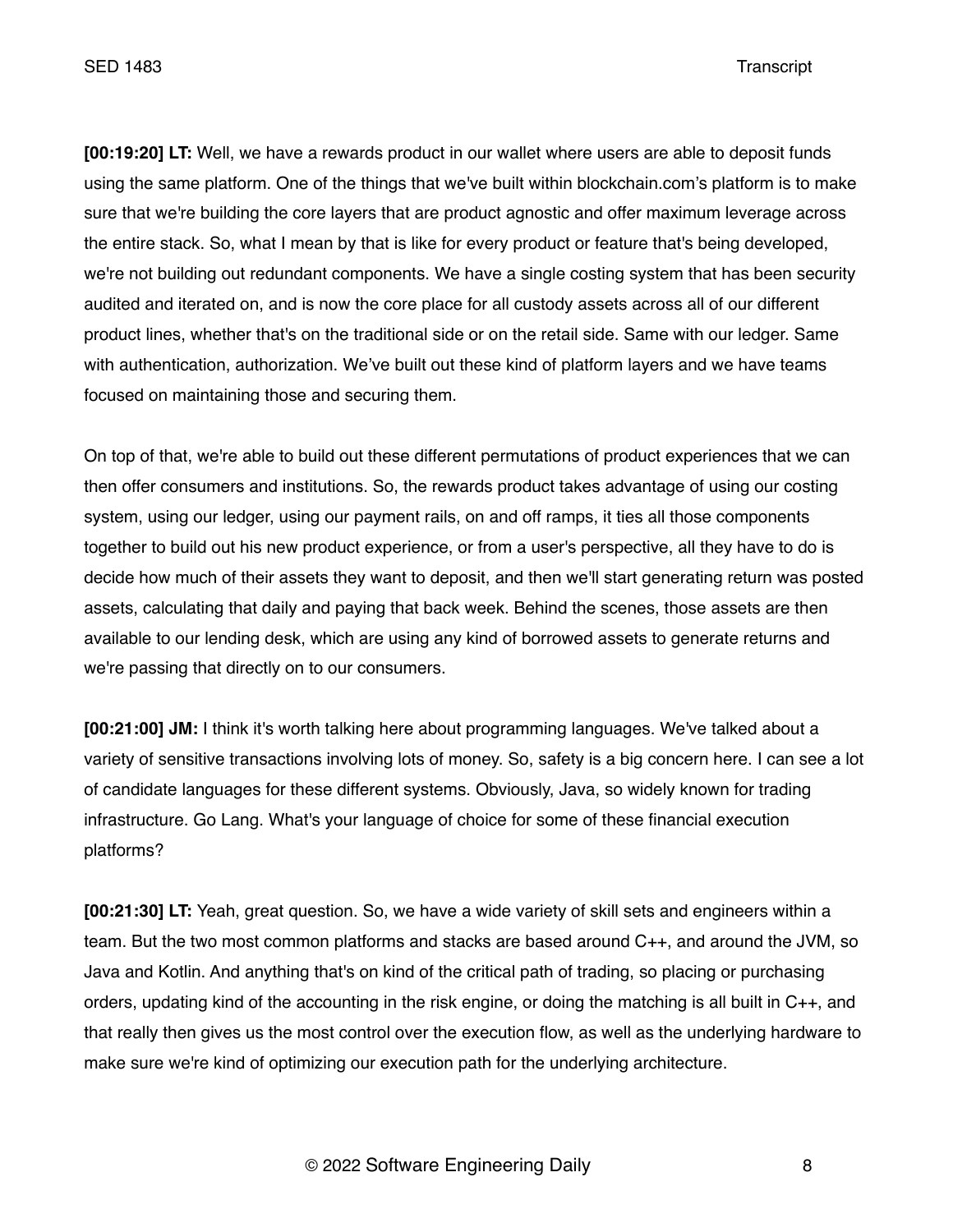Yeah, as I mentioned before, we have colocation for the exchange offering, and so as part of our system is on prem, it's not all in the cloud, and we've done that to be able to maximize throughput and minimize latencies. So, there are two primary languages that we source for, and hire into those roles here. Aside from that, there's a number of other languages that are used in data science, these Python and our SRE teams for automation. They use Go Lang, as you mentioned, but I think in terms of the financial service components and infrastructure, it's more and more being dominated by C++, and periphery components are built into JVM, Kotlin, and Java.

**[00:22:54] JM:** Can you help me understand the delineation between JVM platforms and C++, because I can obviously imagine, a C++ for the low level mechanics of trade execution, like maybe if you have some really big pool of orders of buy and sell orders, and you have to pair them, you have to do some matching, that's really latency sensitive, lots of filtering and sorting operations that you would want to get really quick. Then on the other hand, the JVM side of things I could see just for calling into that lower level C++ infrastructure, and you can take advantage of the greater safety, higher level of abstraction for actually calling into those low-level functions. But maybe you could tell me more about the interface between those two platforms.

**[00:23:50] LT:** Yeah, sure. I mean, you have described it pretty accurately. I think that, for us, the delineation is around kind of public gateways that are stateless, and need to scale fast and service both open source technologies and platforms. We mentioned Redis. We use Kafka for event-driven architecture and message passing. So, like these libraries, and integrations are common practice and readily available in tried and tested in production environments. If you go to that C++, there's less of these available. So, you either have to build them yourself, or find some niche library that there may not be battle tested.

Generally, for a service where we need to spin up public facing API, whether that's WebSocket or REST, or maybe even internal services for gRPC, which we have, in some cases. There, it's much easier to do that and quicker to do that in these abstracted languages, where this is kind of common practice and happens all the time. And then, in terms of the interface between them, as mentioned, we are using Kafka to basically message paths between the JVM world and then consume it into C++ world. That's really kind of the interface, that primary interface we're using between the two.

**[00:25:15] JM:** Got you. How else are you utilizing Kafka?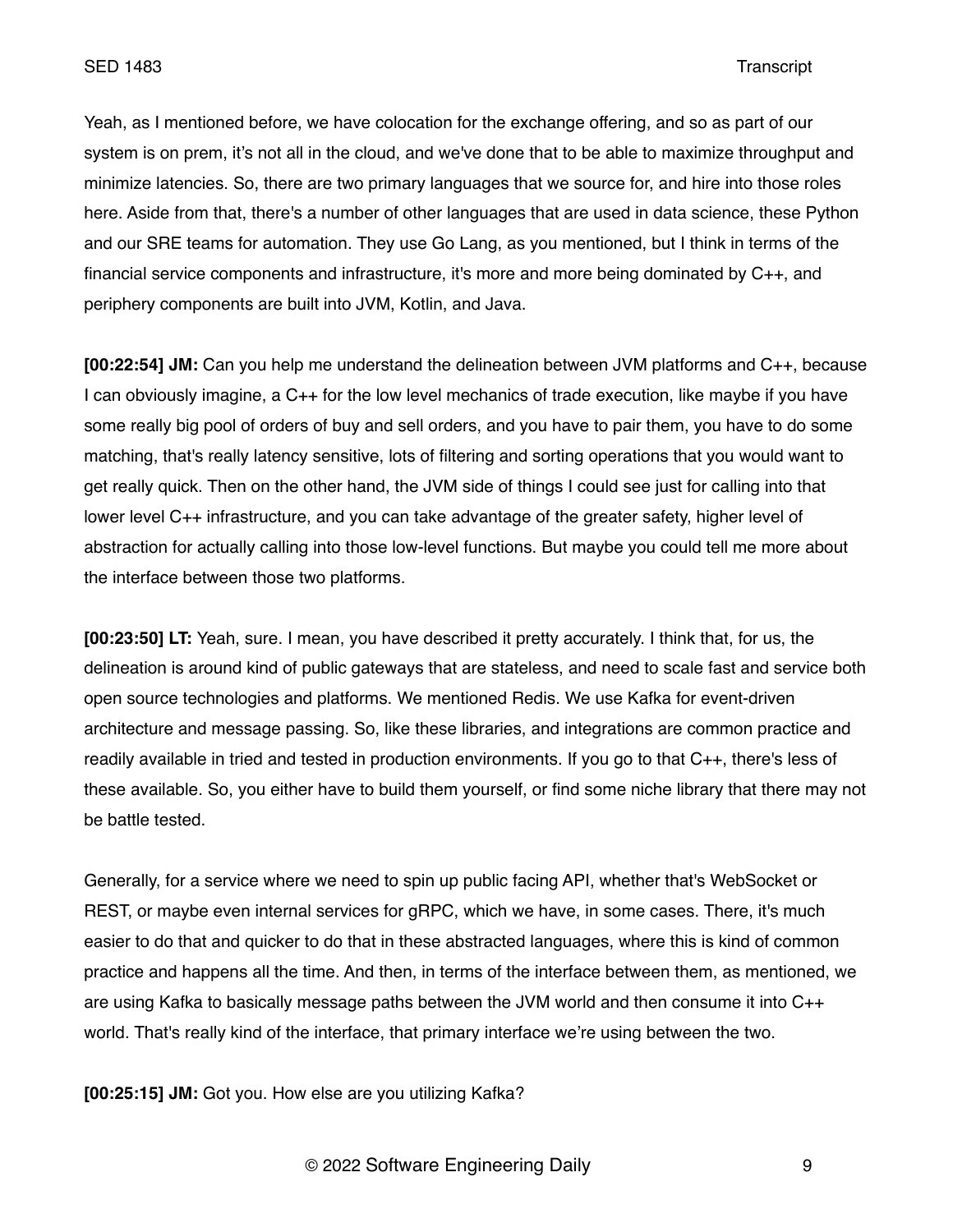**[00:25:20] LT:** we mainly use it as an event log for message passing, and then offloading state to periphery components for reporting analytics, for persistent state onto disk. So, anything that's kind of in memory and decisions remaining fast, we then need to synchronize and persist at the disk. So, we have transactional log, which is already being used for those primary cases. Message passing between services, and acting as a bridge there and then offloading events that need to be persisted for archiving an event log.

**[00:25:53] JM:** Are you utilizing any of the Kafka native features like Kafka streams, or KSQL to build layers of transactions on top of Kafka?

**[00:26:08] LT:** No, we've kind of veered away from doing that, especially in the trading system. We're very much using it in a deterministic high throughput way. So, we want to maximize our ability to write and read back events in the same order as quickly as possible, and we haven't yet kind of gone down at least in the trading system, partitioning route and adding any transactional logic outside of the application itself. There are definitely other applications in our broader platform where we're using partitioning and sequencing doesn't matter as much, and so we do them paralyze transactional activity and assumption, and we're able to kind of have single producer and multiple consumers. In that case, you've got different architectural model. I mean, trading system, it's very much sequential, single threaded, and everything is processed in sequence.

**[00:27:05] JM:** Is there any significant downside to using Kafka for message passing in this kind of low latency infrastructure? Does Kafka serve effectively? I've seen obviously, a variety of message buses, but I guess Kafka is so resilient and fast at this point, it's probably up to snuff for this kind of application.

**[00:27:29] LT:** Well, it's a great topic. It's something that we discussed a lot and when we first launched exchange, like three years ago now, Kafka was kind of the go to, to get something into the market quickly and using segments battle tested, robust, resilient, and has a set of best practices around how you scale it. For us, what we've done over time, is actually remove Kafka from any of the critical paths of trading decisions, and really just using it to say offload events for third-party processing, for downstream processing, and not using it to execute any order or trade decisions. So, that's really the pathway we're going on now. It's definitely great in a system where you're not sensitive to latency, or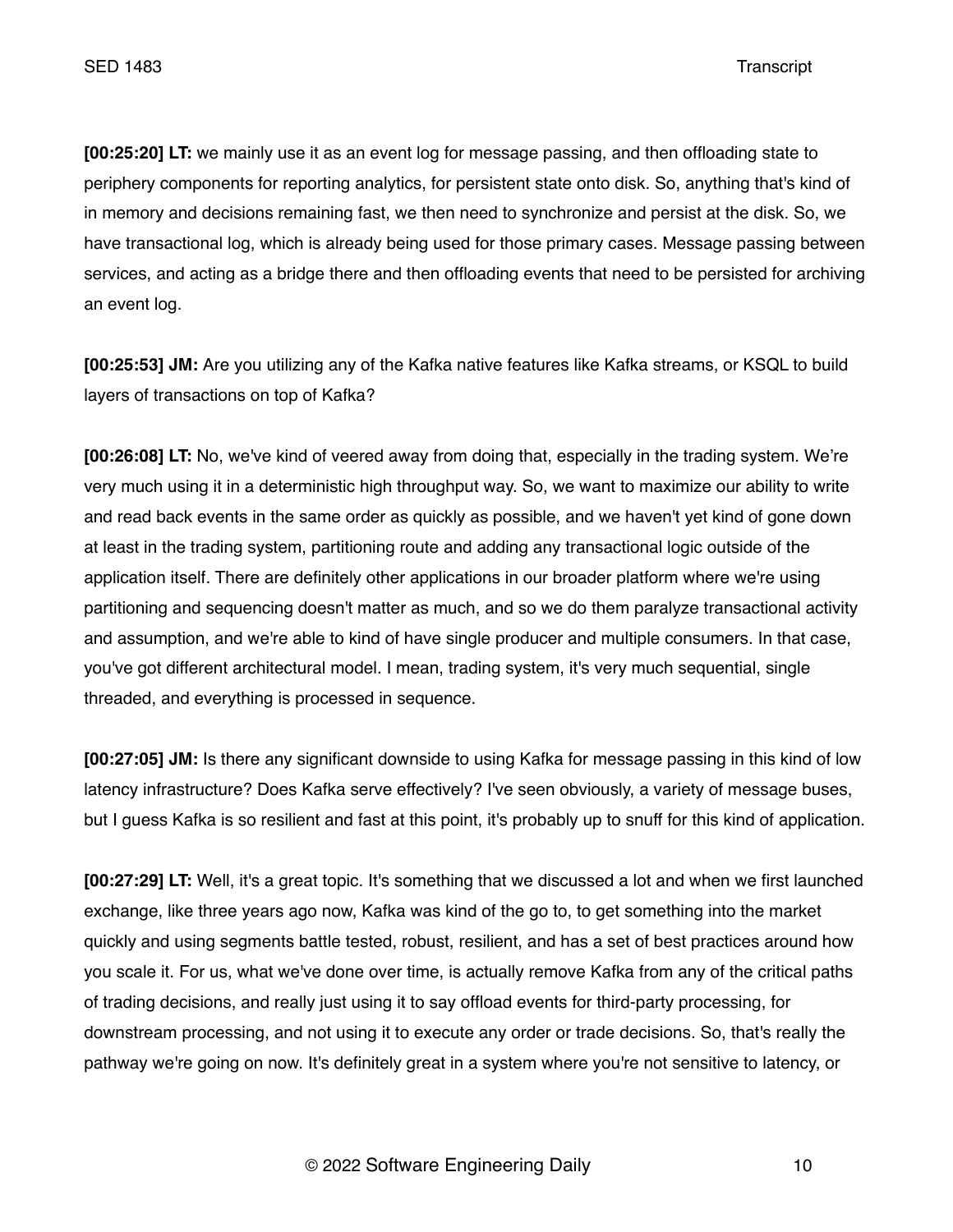sequencing, I think more crucially, but in a system where you care about sequencing, latency and throughput, yeah, Kafka is definitely not the appropriate choice.

**[00:28:32] JM:** I'd like to know more about some of the higher-level building blocks that you use to build this platform to get a pretty good picture of it at this point. The lowest level of trade execution, you have C++, you have Java serving as kind of a middleware layer, Kafka for message passing between different services, Redis for in-memory caching. There are a few other points we haven't really talked about, transactional database, as well as deployment medium for how you're deploying your services. So, maybe you could talk through some of those other infrastructure decisions.

**[00:29:16] LT:** Yeah, sure. So, on the database front, we've predominantly rolled out a Postgres across any kind of relational database, and/or object database. Postgres is extremely versatile, fast, and if tuned appropriately for your workload, serves a lot of different interesting use cases. So, we're using Postgres for a lot of our persistent state. And, yeah, where, again, throughput and latency is needed, we've done various optimizations to make sure that the database is not on the critical path of those decisions. But in a web-based application, Postgres serves a great purpose.

We do have some SQL, but that's more for some legacy components, and say we've kind of converged on Postgres moving forwards. We run that in a cloud environment and leverage services to remove a lot of operational burden around managing 50, 100 different databases across many services. And then in terms of our database systems, we use a few different, very bespoke implementations for kind of fast in memory, execution and computation, which is a memory map to files and offloaded. But yeah, in terms of like, traditionally, data is Postgres are the primary two. And then in terms of other items around deployment, as a kind of alluded to, we do operate most of our stack in the cloud. So, we built a containerized architecture and deployment system, where every service no matter what the underlying platform or language, whether it's built in Java, Kotlin, Python, Go Lang, C++ is being wrapped in a Docker container.

We define the Docker images and build all those in-house ourselves and assign them and they become the base images for the doc files. And then we have any kind of bespoke logic or customization for a particular microservice. And then we have some internal tooling to bootstrap the creation initiation of the services in our development, or staging or production environments. And we use kind of Nomad under the hood, from HashiCorp to actually do the orchestration itself. So, we have to basically wrap the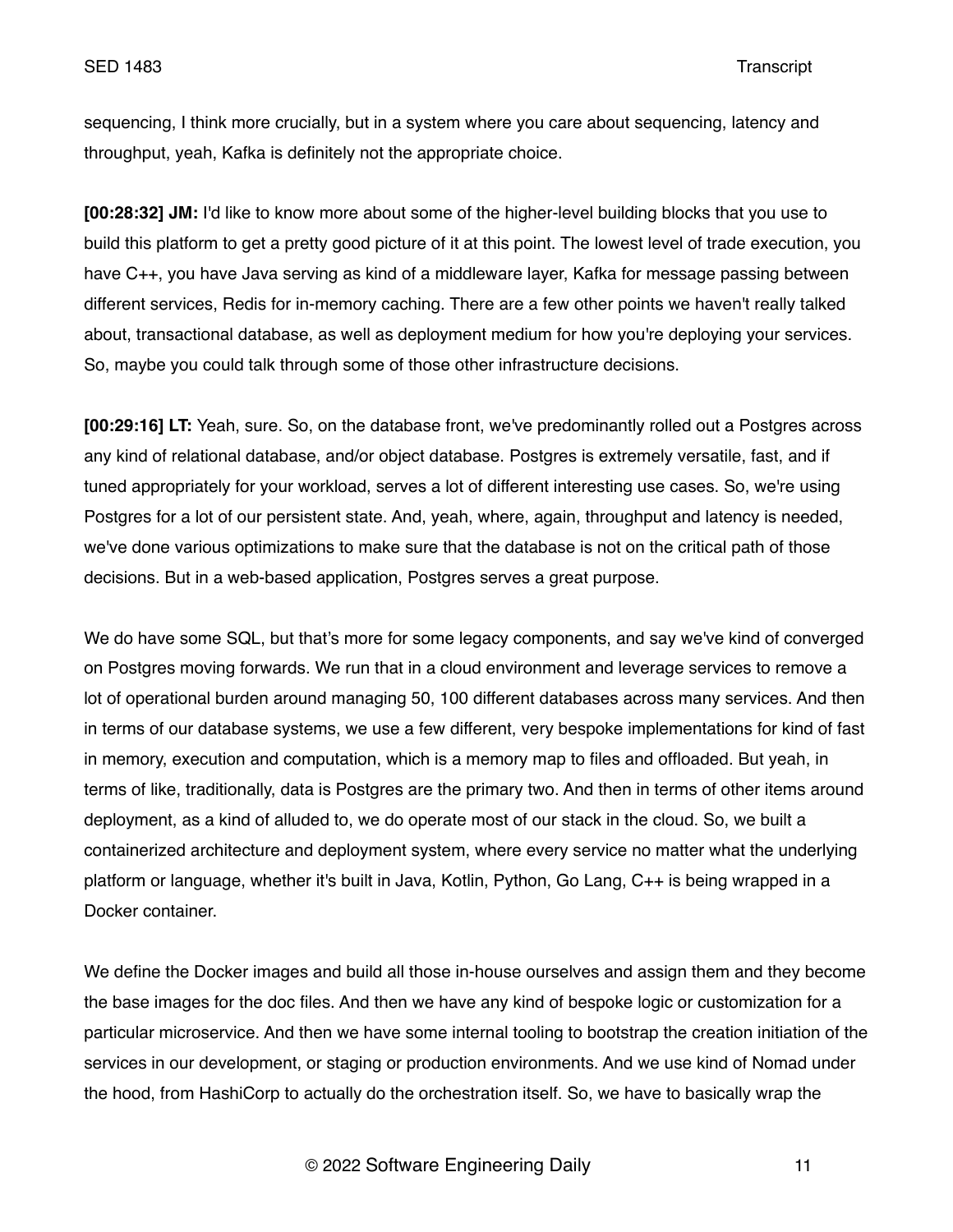Nomad API's, enrich it with some internal tooling, for metrics, learning, monitoring, so that every engineer gets a minimum set of visibility and observability into their component, as long as they follow this schema and manifest for that particular component.

And then yeah, if you don't have any specific constraints on your service, that you just want to deploy a new micro service that is going to be integrated with some other system internally, then you can do that very simply and easily. If you want to build a micro service that exposes some public routes, or some additional configuration to expose those for security reasons. But again, it's kind of a simple process. But all of that stems back to a common CI/CD process. Everything is defined in Docker files, containerized, and we have a centralized system for managing access controls, team permissions, et cetera, et cetera.

**[00:32:41] JM:** You mentioned Nomad. Why would you choose Nomad for your orchestration?

**[00:32:47] LT:** Well, it's a powerful orchestration tool that actually lives you to span both on premise and multiple cloud environments. We're using this to actually manage the lifecycle of our binaries, or the role binaries that we want to deploy to on prem boxes, or the containers that we want to instantiate, within our cloud-based environment. So, we've actually invested a lot in working with the system to take full advantage, and we're doing everything from optimizing it for our training systems. Implementing kind of core pinning, and CPU isolation, and making sure we're aligning components that require themselves to be NUMA aware on the VMs, appropriately, to also then just running as I say, a vanilla container that is just a JVM based service that exposes a few endpoints that needs to be consumed by a public or a private component.

So, for us, it's served well. We've been using it for a long time and we've both contributed back to the source project and spoke with the team on some of our kind of more interesting workloads, which do kind of come down to this optimizing for low latency and high throughput and our trading infrastructure and crossing the boundary between both a cloud-based deployment and an on premise.

**[00:34:17] JM:** Do you miss anything by not getting exposed to the pace of change and the ecosystem of the Kubernetes community?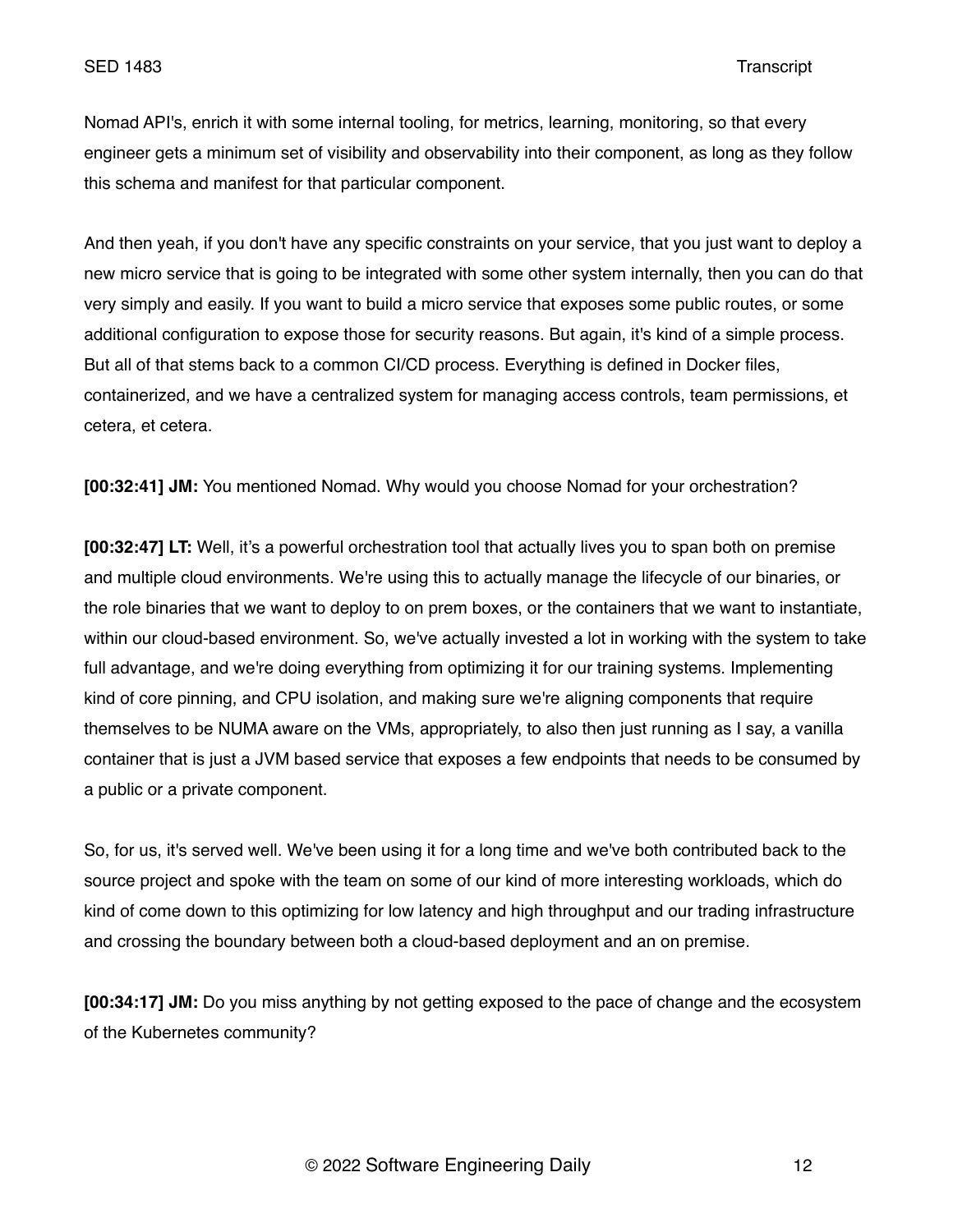SED 1483 Transcript

**[00:34:28] LT:** I think that Kubernetes is a powerful tool and it does have significant community behind it, and I've actually been involved in Kubernetes community for a long time and was playing around with it during the early beta days and on the channel when there's only a few thousand people on the Slack channel. It was great to be there seeing the evolution of the product, and how engaged the engineering community were in making this a success and contributing back and improving the whole experience. I do think that Kubernetes is not a one size fits all. So, you have to think carefully about what you're giving up by leveraging Kubernetes, which provides a lot of abstractions, and does take care of a lot of the wiring of how you deploy and connect services, how you manage firewall rules, how you manage an app configuration. It's very specific in defining that state, the schema and the lifecycle, which is great if you have simple services, and needs to do something quickly.

I think if you want to do things at our scale, where we have kind of 600 plus containers running, we have five and a half to 6,000 cores running – I mean, it's a significant footprint. I think they're kind of putting all of the control of the management of your platform stack into software that you didn't write or don't understand fully the mechanics off, I think it's problematic. So, unless I had a team that was deeply familiar with the internals of Kubernetes, I wouldn't want just going to switch this overnight for the whole platform. I think having specific projects that could benefit from it, for example, more elastic dynamic projects, where you're not sure on the amount of compute you may need. For example, data science is a good example of this. It would make a lot of sense to have a dedicated Kubernetes cluster, using GKE and GCP, so you don't have to manage all of the underlying infrastructure to let the key value store and the state, you kind of pay a small premium, and I source that, and then they can be very elastic on, okay, we want to run a bunch of research jobs, that are going to do a ton of batch processing, but they're going to be done in four hours, they want to set it like that. And then you kind of get the real benefits of having this kind of very dynamic infrastructure, where you really just want to use compute on demand, you don't really care too much about how that is done, as long as you get your own goal.

Whereas a lot of our workloads across the stack, whether it's on chain activity, whether it's building these systems that are optimized for speed and throughput, there you really do care about how your workload is executed, and in which environment it is being executed. And there, you really need to control the stack end to end both from the network level, as well as the underlying architecture of the hardware, which, again, is why we went on prem for our trading system, our exchange, and didn't go into the cloud, because there you have control over every component the system should you need it.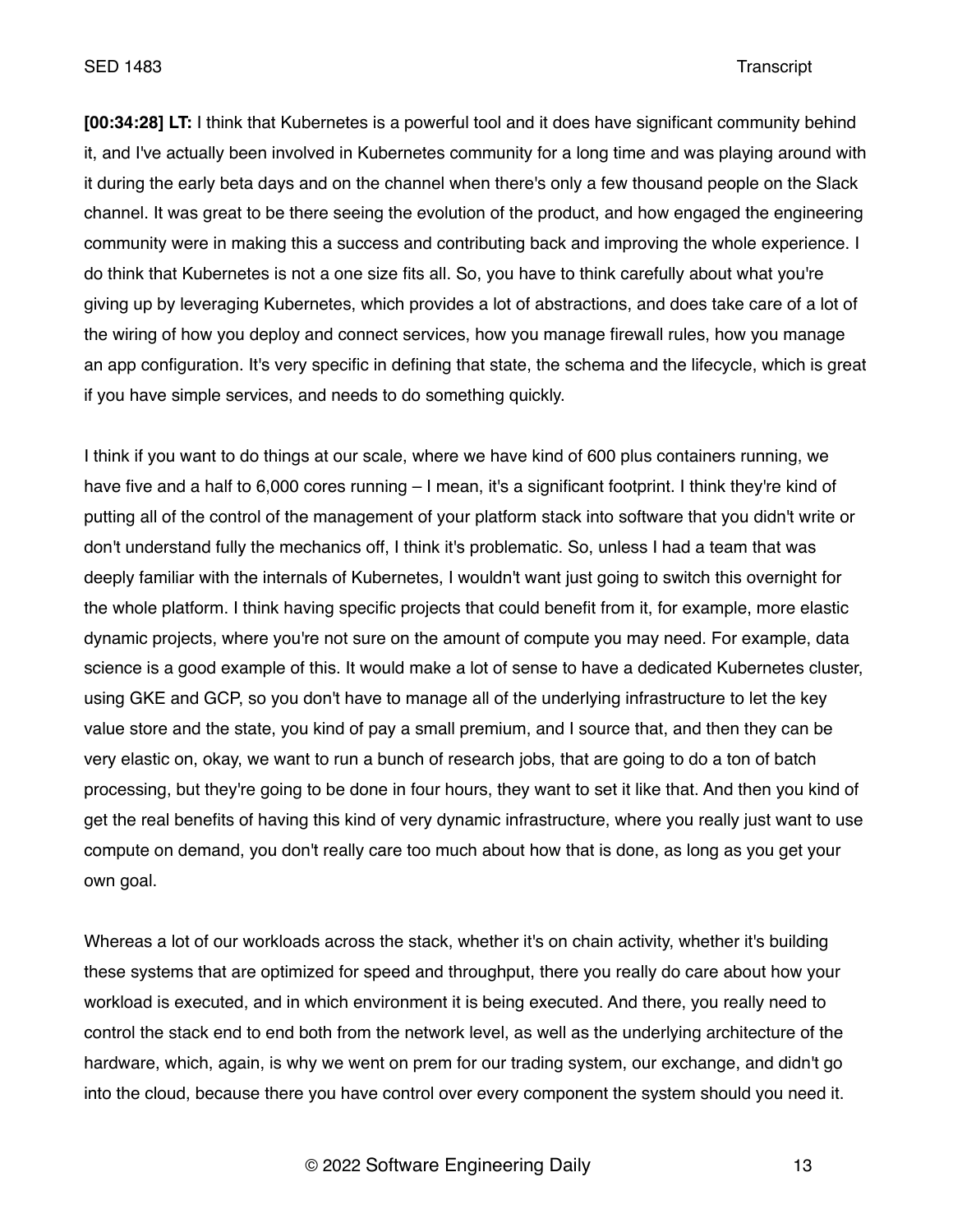**[00:37:46] JM:** That's an interesting infrastructure decision made, essentially because of scale. We didn't talk that much about the transactional database layer. That was another thing I want to talk to you about. As far as the transactional layer. Okay, so Postgres, there's obviously been some newer databases, that have come out since Postgres that have challenged it as the OLTP database of choice. And notably, CockroachDB or Spanner. And then I guess you could say PlanetScale, the PlanetScale is, I believe, mostly scalable, Postgres. But can you tell me more about your database choice and maybe the constraints on your database? And yeah, just take me inside the database world of blockchain.com.

**[00:38:34] LT:** Sure. Yeah, this is an evolving space and topic, for sure. I think there are a number of abstractions on top of Postgres that have been built for specific use cases, like Time Series DB is another one that we're looking to use, and some of the team are very familiar with, which out of the box gives you a time series database built on top of the kind of solid foundations of Postgres, and all of the integrations, tooling and plugins you get with that. So, that's pretty powerful, and so we are looking at kind of different flavors of Postgres, and how you can kind of take advantage of them.

I think that in terms of the decision making, with all our infrastructure and at our scale, there's a few kind of kind of parameters that go into the heuristic for how to make these decisions. Security is number one. Are we managing or interacting with payloads or data rescues that are highly sensitive in some manner, shape or form? Second one is do we believe that the underlying service or system or software we choose will be able to meet our demands in scale, both in terms of throughput and as well as persistent data on disk and then the challenges of managing double digit terabytes of data at scale. How do you do that effectively? Kind of partition management in offloading those partitions and how you can do that effectively? Is there a huge operational load on the S3 team to manage that? Are there services or tooling that available to with your choice?

The third thing is consistency. Do you need eventual consistency, immediate consistency, like strong consistency? What are the constraints on the system or on the data that you're storing up? So actually, we did do an experiment and we did roll out a production set of services for our Ethereum ingestion. So, ingesting the Ethereum chain, and then presenting that back off a set of API's, both publicly and internally to support our products in the wallet and elsewhere, using Spanner so that we have immediate consistency on a global scale. I think that we tried Spanner, we've also rolled out with our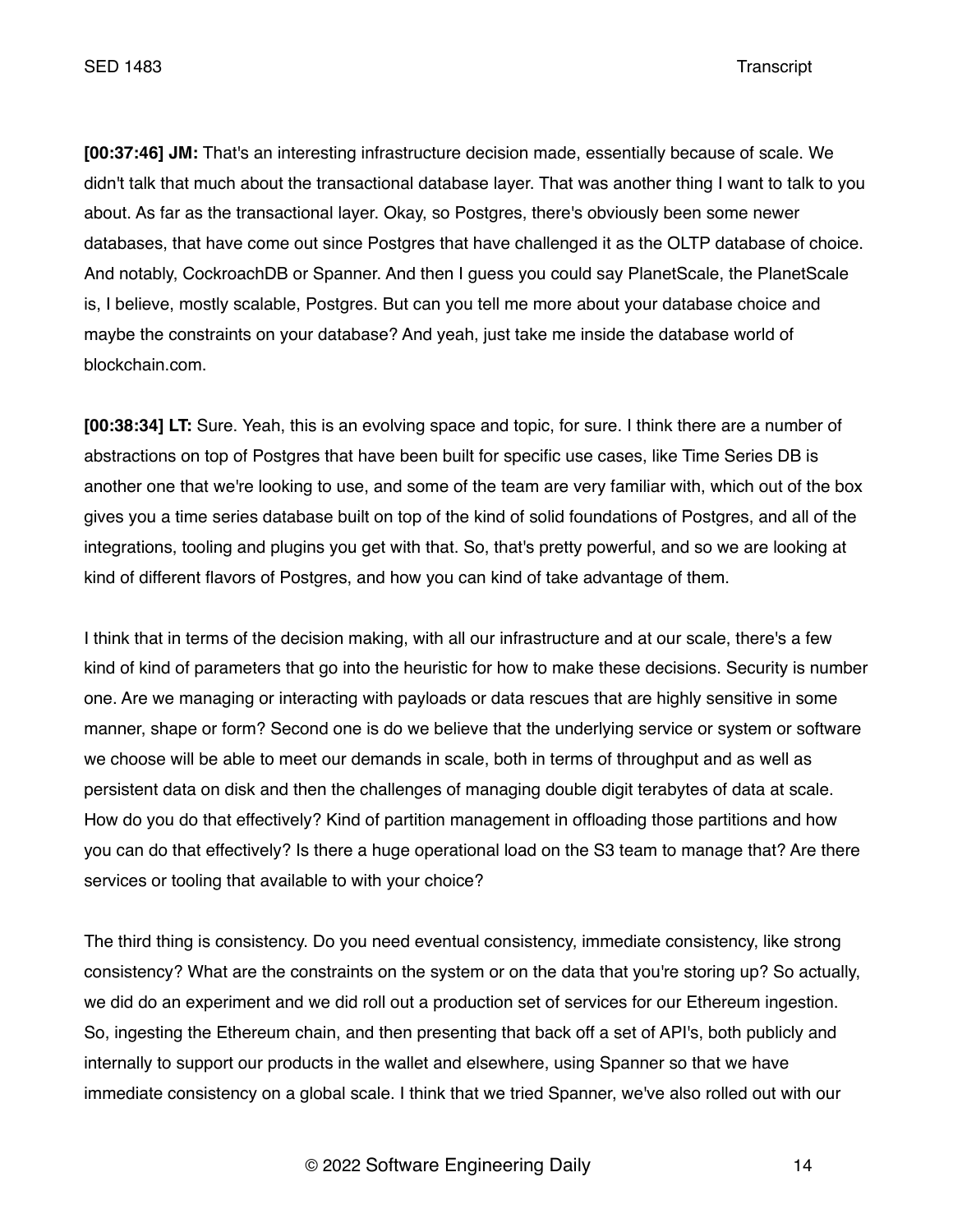Bitcoin ingestion RocksDB, and using more of this in memory, memory mapped database, that we then synchronize ourselves to the application layer.

So, there's a number of ways of doing this, and then you have to think about consensus and how you reach that, and do you kind of build that yourself. So, we have gone through a number of these topics, and I think that in the most general state and sense, Postgres is a good solution to a lot of our problems, where you just want to capture an event and persist it on disk, and access that easily through both programmatic and third-party products. I.e., you want to serve as data off the product managers, so they can interrogate the behavior and performance of their feature or product.

In that case, Postgres is a good fit, right? It solves all those problems. We then have built libraries in house and ways to kind of interact with database layer in a lightweight way without having to kind of reinvent the wheel for every micro service that needs access to a persistent store. That abstraction is helpful, because you get leverage internally, as more and more engineers come on board. And we use kind of lightweight frameworks like Juke, which is a Java query language, like a fluent interface on top of SQL, that gives you kind of type safety around your queries. Using these lightweight frameworks, building out the internal libraries, means your engineers can move forward faster.

So, really, like coming back to the original decision making, it's like, does it require heightened levels of security? It wouldn't match and meet our scale, and doesn't meet any consistency requirements, we go through that and then understand, okay, do we have a product or service that already fits that mold? Or is there something unique about the problem we're solving that requires us to rethink our approach? For us, yeah, we are a fast-growing team. But we're still pretty lean across a lot of different key areas. And we're focused on kind of hiring in high performance engineers and not just hiring in kind of hundreds or thousands of additional engineers. So, I think, small focused, cross functional engineering teams that are high performing, really drive maximum value. That means being commercial, product focused, and really thinking about, okay, yeah, there is this new shiny tool. But is it really providing any additional value? Does it solve a new problem that we couldn't solve before? I think in most cases, the answer is usually no.

**[00:43:30] JM:** So, when you look at decentralized trading infrastructure, most notably, the ones built on the Ethereum blockchain. Are there ways that you can utilize decentralized trading infrastructure to underpin your own trading infrastructure? Or does it make sense to just stick to your current platform?